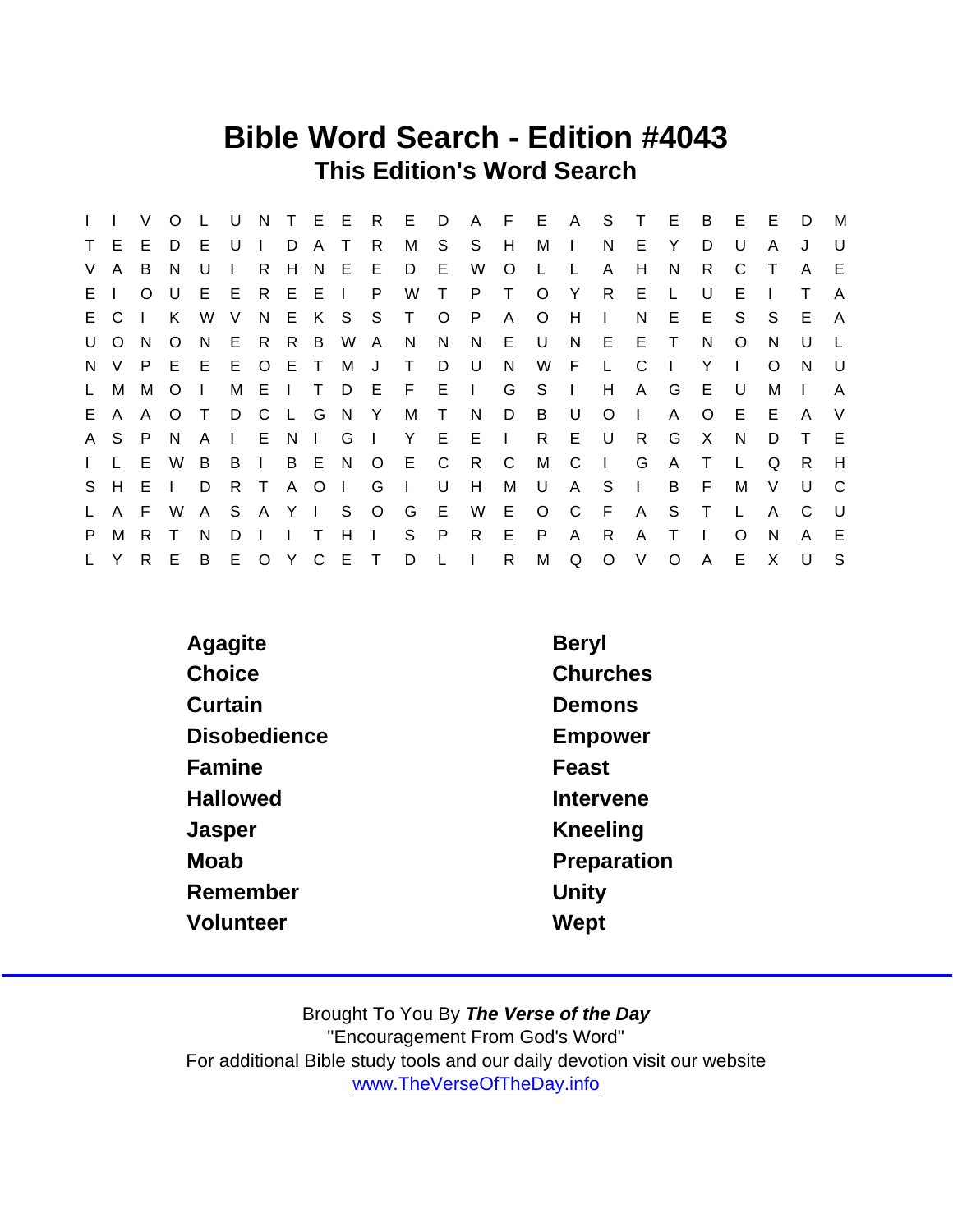## Bible Word Search - Edition #4043 Word Search Answer Guide

|              | i i            | V            | $\circ$      |                   |    |     |         |                 |                   |                | L U N T E E R e d a F E A S T |       |                |              |       |              | e            | b            | $\mathbf{e}$ | e            | d            | m            |
|--------------|----------------|--------------|--------------|-------------------|----|-----|---------|-----------------|-------------------|----------------|-------------------------------|-------|----------------|--------------|-------|--------------|--------------|--------------|--------------|--------------|--------------|--------------|
| t            | e              | E.           | d            | e                 |    |     | u i dat | R               |                   | m <sub>s</sub> | s h                           |       | mi             |              | n     | e            | <b>y</b>     | d            | u            | a            |              | $\mathsf{u}$ |
| $\mathsf{V}$ | a              | b            | - N          | $\mathbf{u}$      | j. |     |         |                 | R h n e E D E     |                |                               | W O L |                | $\mathbb{L}$ | A     | H            | $\mathsf{n}$ | $\mathsf{r}$ | $\mathbf{C}$ | t            | a            | e            |
|              | Ei             | $\Omega$     | <b>u</b>     |                   |    |     |         |                 | E E R e e i P w T |                | p                             | t     | $\mathsf{O}$   |              | y r   | e            | $\Box$       | $\mathsf{u}$ | e            | Ť.           | $^{\dagger}$ | a            |
|              | e C            | - i -        | K            | W                 |    |     |         | V n E k s S t   |                   |                | $o$ $P$                       | a     | $\mathsf{o}$   | h i          |       | n.           | E.           | $\mathbf{e}$ | S            | S            | e            | a            |
|              | u o            | N.           | $\circ$      |                   |    |     |         | N e R r B w A n |                   | n              | $\mathsf{n}$                  | E U   |                | n e          |       | e            | $\top$       | $\mathsf{n}$ | $\circ$      | N.           | u            | $\mathbf{L}$ |
|              | $n \vee$       |              |              | P E e E o E t M J |    |     |         |                 | $-t$              | d              | <b>u</b>                      | N     |                | W f I        |       | C            | $\Box$       | $\mathsf{V}$ | $\mathbf{i}$ | $\circ$      | - N          | <b>u</b>     |
|              | $\mathsf{I}$ M | Mol          |              |                   |    |     |         |                 |                   |                | m Ei T d E f E l g s i H      |       |                |              |       | a G          |              | e            | <b>u</b>     | M            | $\Box$       | a            |
|              | E a            | a            | $\circ$ O    | t                 |    |     |         |                 | D c L g N y M T   |                | N d                           |       | b U            |              | o i   |              | A            | $\circ$      | e            | E            | A            | V            |
|              | a s            | p            |              |                   |    |     |         |                 |                   |                | n Ai En Ig I Y E E I Reur     |       |                |              |       |              | G            | $\mathbf{x}$ | n            | D            | $\top$       | e e          |
| $i \perp$    |                | $\mathbf{e}$ | W            |                   |    |     |         |                 | b B i B e N o e C |                | R C                           |       | M c i          |              |       | g            | A t          |              | $\mathbf{L}$ | q            | R.           | h.           |
|              | s h            | e i          |              | d                 |    | r t |         | a O i G I       |                   | $\mathsf{u}$   | H                             | m     | u A s          |              |       | $\sim 1$ .   | b            | f            | m            | $\mathsf{V}$ | U            | $\mathbf{C}$ |
| $\mathbf{L}$ | a f            |              | <b>W</b>     |                   |    |     |         |                 | a s a y i S O g E |                | w e                           |       | $\overline{O}$ |              | $c$ F | a            | s t          |              | $\mathbf{1}$ | a            | C            | <b>u</b>     |
| p.           | m r            |              | $\mathsf{t}$ | n                 |    |     |         | d i i t H I     | S P               |                | R E                           |       | P              | A            | R     | $\mathsf{A}$ | $\top$       | $\mathbf{I}$ | $\circ$      | N            | a            | e            |
|              |                |              |              |                   |    |     |         |                 |                   |                | L Y R E B e o y C e t D I i r |       | m q o v        |              |       |              | $\circ$      | a            | $\mathbf{e}$ | $\mathsf{x}$ | $\mathbf{u}$ | S            |

Agagite: Vertical Beryl: Horizontal Choice: Diagonal Churches: Diagonal Curtain: Vertical **Demons: Vertical** Disobedience: Diagonal Empower: Diagonal Famine: Diagonal Feast: Horizontal Hallowed: Horizontal **Intervene: Diagonal** Jasper: Vertical **Kneeling: Diagonal** Moab: Diagonal Preparation: Horizontal Remember: Diagonal **Unity: Diagonal** Volunteer: Horizontal Wept: Diagonal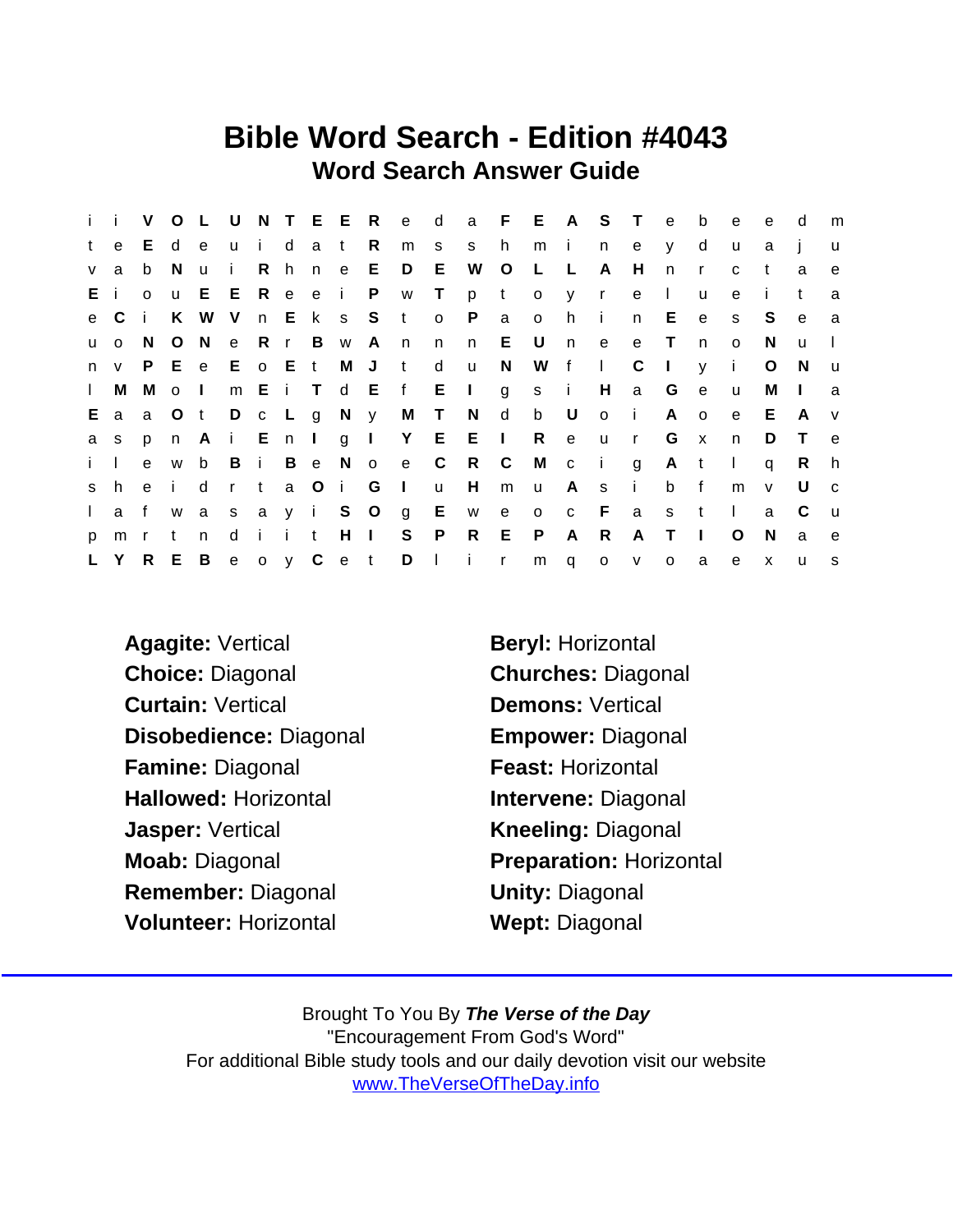## Bible Word Search - Edition #4043 Words Used And Their Definitions

**Agagite** 

Supposedly refers to people from town of Agag in Persia

Beryl

A clear mineral that can become a gemstone if it contains impurities

**Choice** A decision

**Churches** Christian congregations

Curtain

A piece of cloth used to separate rooms; The veil in the Temple that was torn shortly after Jesus' death (See Matthew 27:45-56)

**Demons** 

Evil non-human spirits; They are angels that were evicted from Heaven along with Satan because they rebelled against God

Disobedience Not doing as commanded

Empower

To enable someone; To support someone

Famine

A mass food shortage

Feast

To eat plenty of food, often as a way to celebrate; One of a few Jewish holidays if capitalized (Feast of Passover, Feast of Tabernacles, etc.)